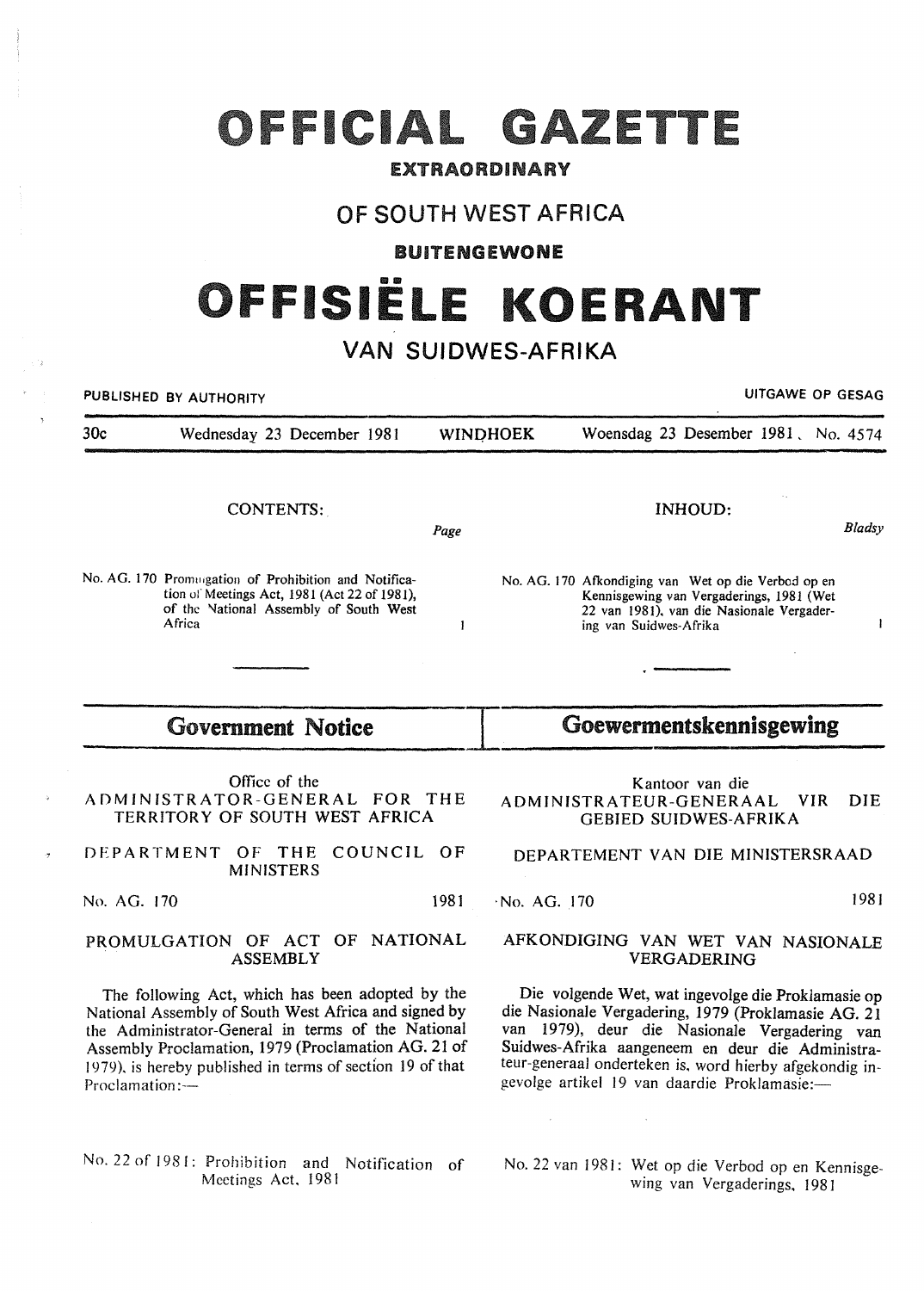#### Act No. 22, 1981 PROHIBITION AND NOTIFICATION OF MEETINGS ACT, 1981

*(Afrikaans text signed by the Administrator-General on I 0 December 1981)* 

# To prohibit the holding of meetings by certain<br>organisations; to require written notification of certain other meetings; and to provide for incidental matters.

BE IT ENACTED by the National Assembly of South West Africa, as follows:-

Definition. 1. In this Act "meeting" means any meeting, gathering

misations and officiating thereat prohibited.

at any time.

Meetings of certain orga<sup>2</sup> 2. No person shall at any place in the territory --

or assembly at which more than twenty persons are present

- (a) hold, arrange, promote, advertise, announce or publicize any meeting for or in the name, on behalf or in the interests of any organisation  $-$ 
	- (i) which according to its constitution has as its object, propagates, stands for, advocates, pursues, promotes, supports, encourages, expounds, approves or strives for or is in favour of the overthrow of any government or authority in the territory or the bringing about of a political. social or economic change in the territory by violence or intimidation or by forcible means:
	- (ii) which according to any book, document, record, publication, pamphlet or other written instrument compiled, kept, maintained, used, issued, published or distributed by or in the name. on behalf or in the interests of such organisation has as its object, propagates, stands for, advocates. pursues. promotes, supports, encourages, expounds, approves or strives for or is in favour of the overthrow of any government or authority in the territory or the bringing about of a political. social or economic change in the territory by violence or intimidation or by forcible means:
	- (iii) of which the executive committee or any other governing body or any office-bearer or officer in whatever way propagates, stands for. advocates. pursues. promotes, supports, encourages, expounds, approves or strives for or expresses itse!f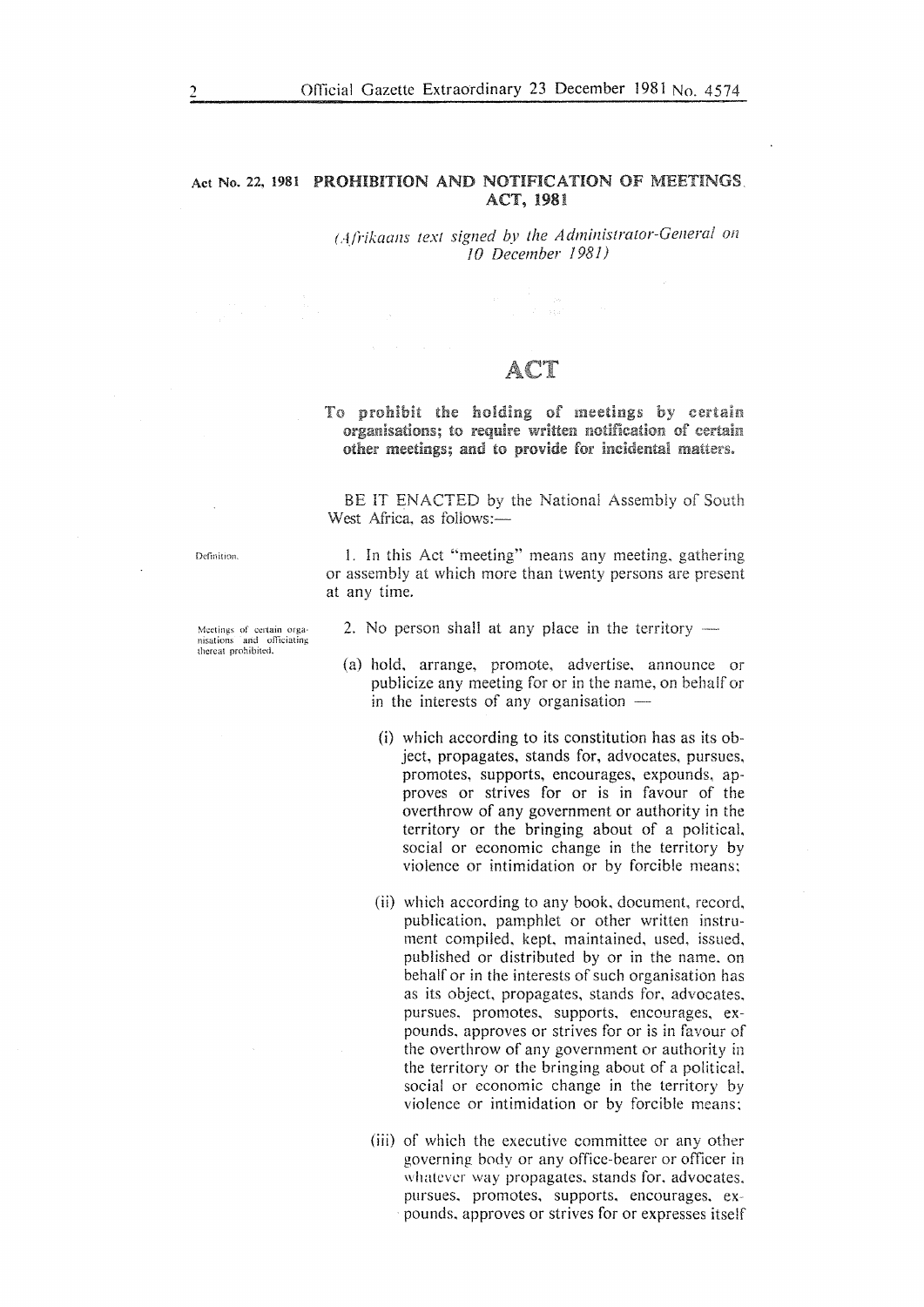*( A.frikaanse teks deur die A dministrateur-generaal onderteken op 10 Desember 1981)* 

### WET

#### Om die hou van vergaderings deur sekere organisasies te verbied; om skriftelike kennisgewing van sekere ander vergaderings te vereis; en om voorsiening te maak vir verbandhoudende aangeleenthede.

DAAR WORD BEPAAL deur die Nasionale Vergadering van Suidwes-Afrika, soos volg:-

I. In hierdie Wet beteken "vergadering" enige vergadering, byeenkoms of samekoms waarby meer as twintig persone op enige tydstip aanwesig is.

Woordomskrywing.

- 2. Niemand mag op enige plek in die gebied -
- (a) 'n vergadering vir, namens of ten behoewe of in belang van 'n organisasie -
	- (i) wat volgens sy grondwet die omverwerping van enige owerheid of gesag in die gebied of die teweegbring van 'n politieke, maatskaplike of ekonomiese verandering in die gebied deur geweld of vreesaanjaging of op gewelddadige wyse ten doe! het, propageer, voorstaan, bepleit,' nastreef, bevorder, ondersteun, aanmoedig, verkondig of goedkeur of hom daarvoor beywer of ten gunste daarvan is;
	- (ii) wat volgens enige boek, dokument, rekord, publikasie, vlugskrif of ander geskrif deur, namens of ten behoewe of in belang van sodanige organisasie opgestel, aangehou, in stand gehou, gebruik, uitgereik, gepubliseer of versprei, die omverwerping van enige owerheid of gesag in die gebied of die teweegbring van 'n politieke, maatskaplike of ekonomiese verandering in die gebied deur geweld of vreesaanjaging of op gewelddadige wyse ten doel het, propageer, voorstaan, bepleit, nastreef, bevorder, ondersteun, aanmoedig, verkondig of goedkeur of hom daarvoor beywer of ten gunste daarvan is;
	- (iii) waarvan die uitvoerende komitee of enige ander bestuursliggaam of 'n ampsdraer of beampte op welke wyse ook al die omverwerping van enige owerheid of gesag in die gebied of die teweegbring van 'n politieke, maatskaplike of ekonomiese

Vcrgaderings van sekere organisasies en optrede daarby verbode.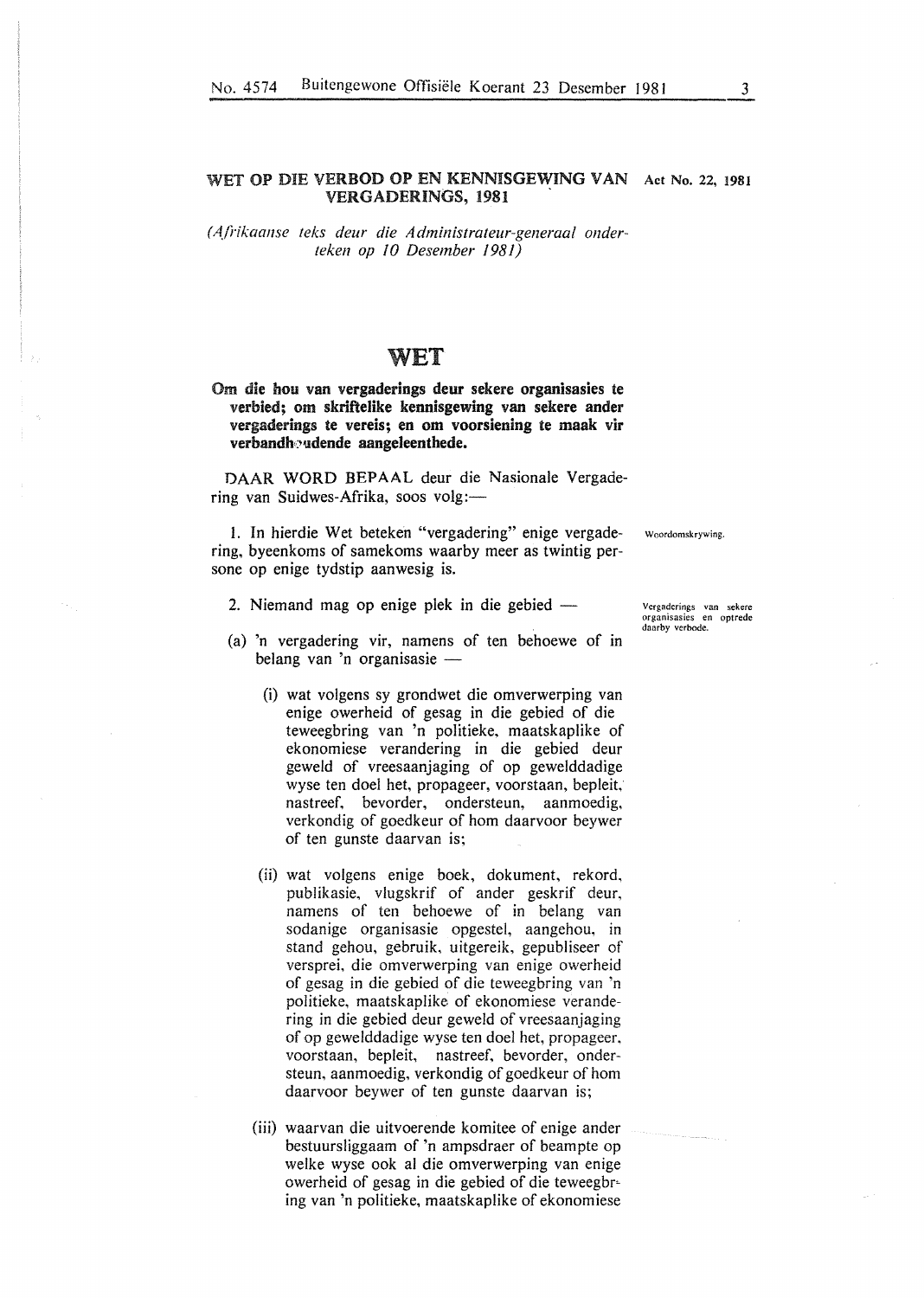#### Act No. 22,1981 PROHIBITION AND NOTIFICATION OF MEETINGS ACT, 1982

or himself in favour of the overthrow of any government or authority in the territory or the bringing about of a political, social or economic change in the territory by violence or intimidation or by forcible means or intimates, confirms or admits that such organisation has that object,

or conspire with any other person or command, incite, instigate, procure or aid any other person to hold, arrange, promote, advertise, announce or publicize any such meeting or do anything else which facilitates or enables the realisation of any such meeting;

(b) preside or otherwise officiate at or address or attend any meeting held or arranged by or in the name, on behalf or in the interests of any organisation referred to in paragraph (a).

**Notification of cenam meetings.** 

3. ( 1) Subject to the provisions of section 2 no person shall at any place in the territory preside or otherwise officiate at or address or attend any meeting unless he or any other person has at least twenty-four hours before the commencement of the meeting  $-$ 

- (a) given notice in writing to the magistrate of the district in which such place is situated of  $-$ 
	- (i) the place and time at which the meeting is to be held;
	- (ii) the nature of the meeting;
	- (iii) the person or organisation by or in the name, on behalf or in the interests of whom or which the meeting is to be held; and
	- (iv) the names and addresses of the persons who will preside and otherwise officiate at and address the meeting;
- (b) if required by the magistrate referred to in paragraph (a). together with the notice referred to in the said paragraph (a) furnished the said magistrate with a copy of the constitution of the organisation by or in the name, on behalf or in the interests of which the meeting is to be held; and
- (c) if required by the magistrate referred to in paragraph (a), together with the notice referred to in the said paragraph (a) furnished the said magistrate with a declaration in a form determined by the said magistrate in which there is expressly stated whether or not the person or organisation by or in the name, on behalf or in the interests of whom or which the meeting is to be held has as his or its object, propagates, stands for, advocates, pursues, promotes,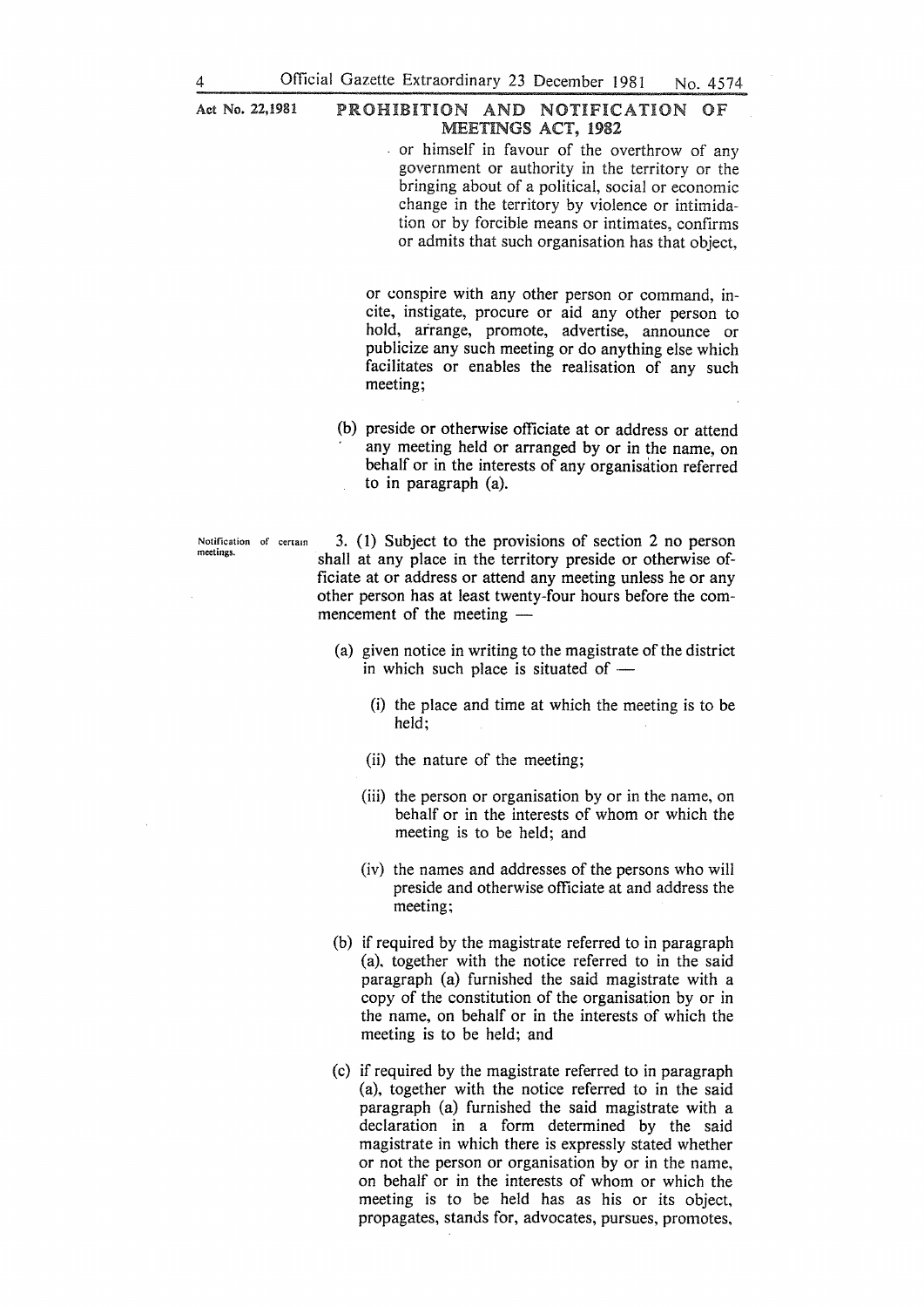#### WET OP DIE VERBOD OP EN KENNISGEWING Wet No. 22,1981 VAN VERGADERINGS. 1981

verandering in die gebied deur geweld of vreesaanjaging of op gewelddadige wyse propageer, voorstaan, bepleit, nastreef, bevorder, ondersteun, aanmoedig, verkondig of goedkeur of hom daarvoor beywer of hom ten gunste daarvan uitspreek of te kenne gee of bevestig of erken dat sodanige organisasie dit ten doe! het,

hou, reël, bevorder, adverteer, aankondig of bekend maak of met iemand anders saamsweer of iemand anders beveel, uitlok, aanstig, verkry of help om so 'n vergadering te hou, te reël, te bevorder, te adverteer, aan te kondig of bekend te maak of enigiets anders doen wat dit vergemaklik of moontlik maak dat so 'n vergadering 'n werklikheid word nie;

(b) by 'n vergadering wat gehou of gereël word deur, namens of ten behoewe of in belang van 'n organisasie bedoel in paragraaf (a), voorsit of 'n ander amp waarneem of dit toespreek of bywoon nie.

3. (1) Behoudens die bepalings van artikel 2 mag niemand op enige plek in die gebied by 'n vergadering voorsit of 'n ander amp waarneem of dit toespreek of bywoon nie, tensy hy of 'n ander persoon minstens vier-en-twintig uur voor die aanvang van die vergadering -

- (a) aan die landdros van die distrik waarin daardie plek geleë is, skriftelik kennis gegee het van -
	- (i) die plek en tyd waarop die vergadering gehou staan te word;
	- (ii) die aard van die vergadering;
	- (iii) die persoon of organisasie deur, namens of ten behoewe van wie of in wie se belang die vergadering gehou staan te word; en
	- (iv) die name en adresse van die persone wat by die vergadering sal voorsit, enige ander ampte sal waarneem en dit sal toespreek;
- (b) indien deur die in paragraaf (a) bedoelde landdros vereis, tesame met die in genoemde paragraaf (a) bedoelde kennisgewing aan genoemde landdros 'n eksemplaar van die grondwet van die organisasie deur, namens of ten behoewe van wie of in wie se belang die vergadering gehou staah te word, verskaf het; en
- (c) indien deur die in paragraaf (a) bedoelde landdros vereis, tesame met die in genoemde paragraaf (a) bedoelde kennisgewing aan genoemde landdros 'n verklaring in die vorm deur genoemde landdros bepaal, verskaf het waarin daar uitdruklik vermeld word of die persoon of organisasie deur, namens of ten behoewe van wie of in wie se belang die vergadering gehou staan te word, die omverwerping van enige owerheid of gesag in die gebied of die, teweegbring van 'n politieke,

**Kennisgewing van sekere vergaderings.**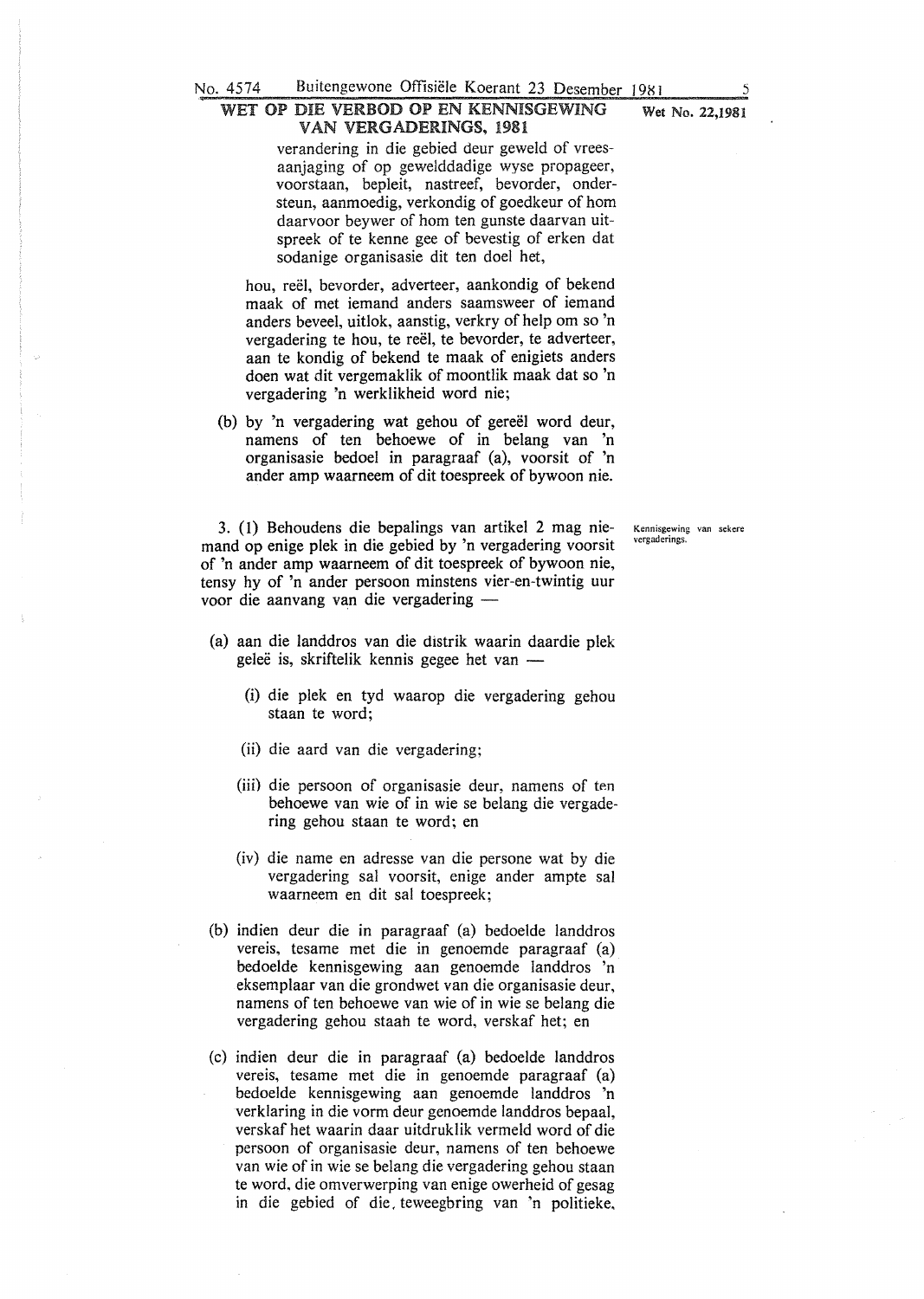Act No. 22,1981

#### PROHIBITION AND NOTIFICATION OF MEETINGS ACT, 1982

supports, encourages, expounds, approves or strives for or is in favour of the overthrow of any government or authority in the territory or the bringing about of a political, social or economic chance in the territory by violence or intimidation or by forcible means.

(2) The provisions of subsection (1) shall not apply to a  $m$ eeting  $-$ 

- (a) for the purpose of a *bona fide* church service or a funeral;
- (b) in connection with the domestic affairs of any household;
- (c) of the members of a statutory body of persons, held exclusively for the purpose of transacting any business of that body;
- (d) for the purpose of instruction in terms of any law;
- (e) held as a *bonafide* sports gathering or for entertainment;
- (f) of any assembly, council, committee or other legislative or governmental authority established by or under any law;
- (g) for official administrative or judicial purposes;
- (h) held after such notification as is prescribed by subsection (1) but given less than twenty-four hours before the commencement of such meeting, if the magistrate concerned has in writing authorized such meeting;
- (i) held with a view to an election acknowledged for purposes of this subsection by the Administrator-General by notice in the *Official Gazette,* which has been convened for the purpose of promoting the interests of a political party or organisation at that election, or the candidature of any person who has been or is to be nominated as a candidate at that election.

**Offences and penalties.** 

- 4. Any person who  $-$
- (a) contravenes or fails to comply with any provision of this Act;
- (b) in any notice or declaration in terms of section 3(1) makes any false statement knowing it to be false or without having reasonable grounds for believing it to be true,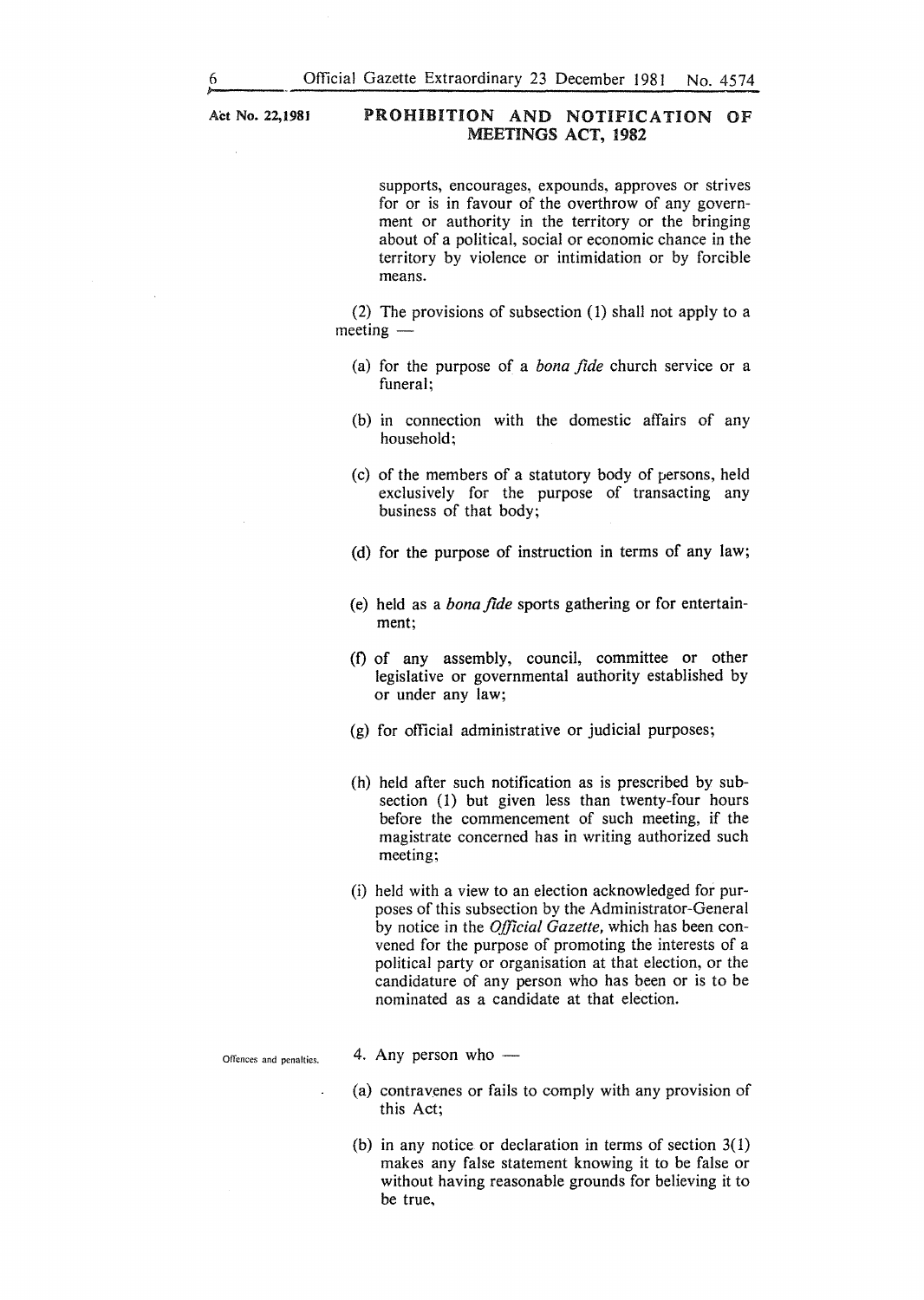#### WET OP DIE VERBOD OP EN KENNISGEWING VAN VERGADERINGS, 1981

maatskaplike of ekonomiese verandering in die gebied deur geweld of vreesaanjaging of op gewelddadige wyse ten doe! het, propageer, voorstaan, bepleit, nastreef, bevorder, ondersteun, aanmoedig, verkondig of goedkeur of hom daarvoor beywer of ten gunste daarvan is, a! dan nie.

(2) Die bepalings van subartikel (1) is nie van toepassing nie op 'n vergadering -

- (a) vir die doel van 'n *bona fide-kerkdiens of* 'n begrafnis:
- (b) in verband met huishoudelike sake van huishouding;
- (c) van die lede van 'n statutere liggaam van persone, wat uitsluitlik vir die verrigting van besigheid van daardie liggaam gehou word;
- (d) vir die doe! van onderrig ingevolge die een of ander wet;
- (e) wat as 'n *bona* .fide-sportbyeenkoms of vir vermaak gehou word;
- (t) van 'n vergadering, raad, komitee, of ander wetgewende of regeringsowerheid wat by of kragtens die een of ander wet ingestel is;
- (g) vir amptelike administratiewe of geregtelike doeleindes;
- (h) gehou na die kennisgewing wat by subartikel (1) voorgeskryf word maar wat minder as vier-en-twintig uur voor die aanvang van die vergadering gegee is, indien die betrokke landdros daardie vergadering skriftelik gemagtig het;
- (i) gehou met die oog op 'n verkiesing deur die Administrateur-generaal by kennisgewing in die *Of: fisiiile Koerant* vir doeleindes van hierdie subartikel erken, wat belê is met die doel om die belange van 'n politieke party of organisasie by daardie verkiesing of die kandidatuur van iemand wat tot kandidaat by daardie verkiesing genomineer is of genomineer staan te word, te bevorder.

#### $4.$  lemand wat  $-$

- (a) 'n bepaling van hierdie Wet oortree of versuim om daaraan te voldoen;
- (b) in 'n kennisgewing of verklaring ingevolge artikel 3(1) 'n valse verklaring doen wetende dat dit vals is of sonder dat hy redelike gronde het om te glo dat dit waar is,

**Misdrywe en strawwe.** 

Wet No. 22,1981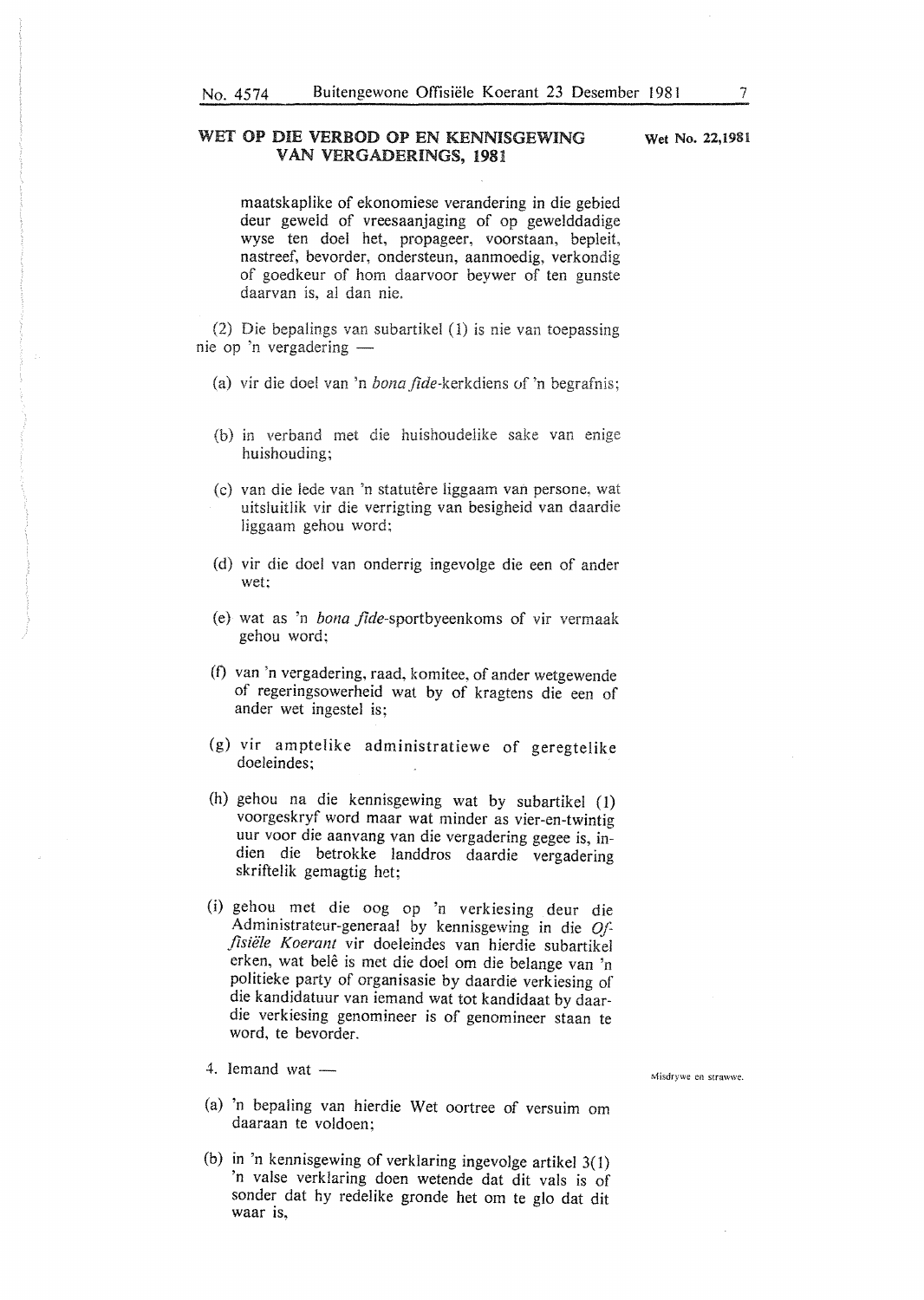#### Act No. 22,1981 PROHIBITION AND NOTIFICATION OF MEETINGS ACT, 1982

shall be guilty of an offence and liable on conviction to a fine not exceeding three thousand rand or to imprisonment for a period not exceeding three years or to such imprisonment without the option of a fine or to both such fine and such imprisonment.

Proof of certain facts.

5. In any prosecution for any offence in terms of this  $Act-$ 

- (a) any book, document, publication or other written instrument which on the face thereof purports to be the constitution of an organisation mentioned in such book, document, publication or other written instrument, and any photostatic copy of any such book, document, publication or other written instrument, shall on its mere production in the court of law concerned be deemed to be the constitution of such organisation unless the contrary is proved;
- (b) any book, document, record, publication, pamphlet or other written instrument which on the face of it purports to be or to have been compiled, kept, maintained, used, issued, published or distributed by or in the name, on behalf or in the interests of an organisation mentioned in such book, document, record, publication, pamphlet or other written instrument, and any photostatic copy of any such book, document, record, publication, pamphlet or other written instrument, shall on its mere production in the court of law concerned, be deemed to be or to have been compiled, kept, maintained, used, issued, published or distributed by or in the name, on behalf or in the interests of such organisation unless the contrary is proved;
- (c) any view or utterance alleged to have been expressed or made by the executive committee or any other governing body or any office-bearer or officer of any particular organisation shall, if it is proved that such view or utterance was expressed or made by any body or person which or who in fact is, or at the time of expressing such view or making such utterance was, the executive committee or any other governing body or an office-bearer or officer of such organisation, be deemed to have been expressed or made by the executive committee or any other governing body or an office-bearer or officer of such organisation unless the contrary is proved.

6. The laws specified in the Schedule are hereby repealed to the extent set out in the third column thereof.

7. This Act shall be catled the Prohibition and Notification of Meetings Act, 1981.

**Repeal** of laws.

Short title.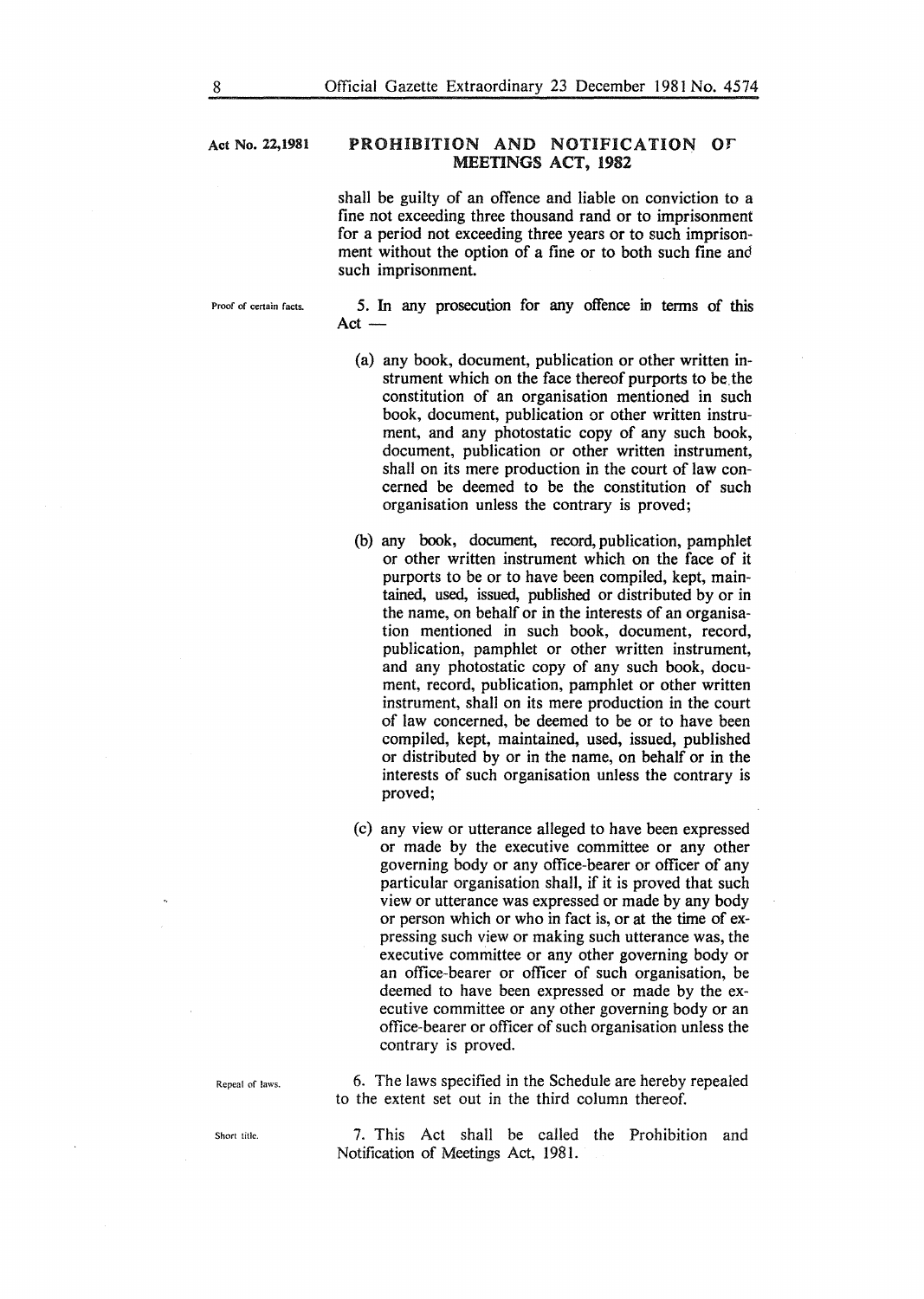#### **WET OP DIE VERBOD OP EN KENNISGEWING VAN VERGADERINGS, 1981**

is aan 'n misdryf skuldig en by skuldigbevinding strafbaar met 'n boete van hoogstens drieduisend rand of met gevangenisstraf vir 'n tydperk van hoogstens drie jaar of met daardie gevangenisstraf sonder die keuse van 'n boete of met sowel daardie boete as daardie gevangenisstraf.

5. By 'n vervolging weens 'n misdryf ingevolge hierdie | Bewys van sekere feite.  $Wet -$ 

- (a) word enige boek, dokument, publikasie of ander geskrif wat oënskynlik die grondwet van 'n in daardie i boek, dokument, publikasie of ander geskrif vermelde organisasie heet te wees, en 'n fotostatiese afdruk van ' so 'n boek, dokument, publikasie of ander geskrif, by blote oorlegging daarvan in die betrokke geregshof geag die grondwet van bedoelde organisasie te wees tensy die teendeel bewys word;
- (b) word enige boek, dokument, rekord, publikasie, vlugskrif of ander geskrif wat oënskynlik heet deur, namens of ten behoewe of in belang van 'n in daardie boek, dokument, rekord, publikasie, vlugskrif of ander geskrif vermelde organisasie opgestel, aangehou, in stand gehou, gebruik, uitgereik, gepubliseer of versprei te word of wees, en 'n fotostatiese afdruk van so 'n boek, dokument, rekord, publikasie, vlugskrif of ander geskrif, by blote oorlegging daarvan in die betrokke geregshof, geag deur, namens of ten behoewe of in belang van bedoelde organisasie opgestel, aangehou, in stand gehou, gebruik, uitgereik, gepubliseer of versprei te wees of te word tensy die teendeel bewys word;
- (c) word enige stelling of uitlating wat na bewering deur die uitvoerende komitee of enige ander bestuursliggaam of 'n ampsdraer of beampte van 'n bepaalde organisasie gemaak heet te wees, indien daar bewys word dat bedoelde stelling of uitlating gemaak is deur 'n liggaam of persoon wat inderdaad die uitvoerende komitee of'n ander bestuursliggaam of'n ampsdraer of beampte van bedoelde organisasie is of dit ten tyde van die maak van bedoelde stelling of uitlating was, tensy die teendeel bewys word geag deur die uitvoerende komitee of'n ander bestuursliggaam of'n ampsdraer of beampte van bedoelde organisasie gemaak te wees.

6. Die wette in die Bylae vermeld word hierby herroep in Herroeping van wette. die mate in die derde kolom daarvan uiteengesit.

7. Hierdie Wet heet die Wet op die Verbod op en Ken- Kort titel. nisgewing van Vergaderings, 1981.

**Wet** No. **22,1981**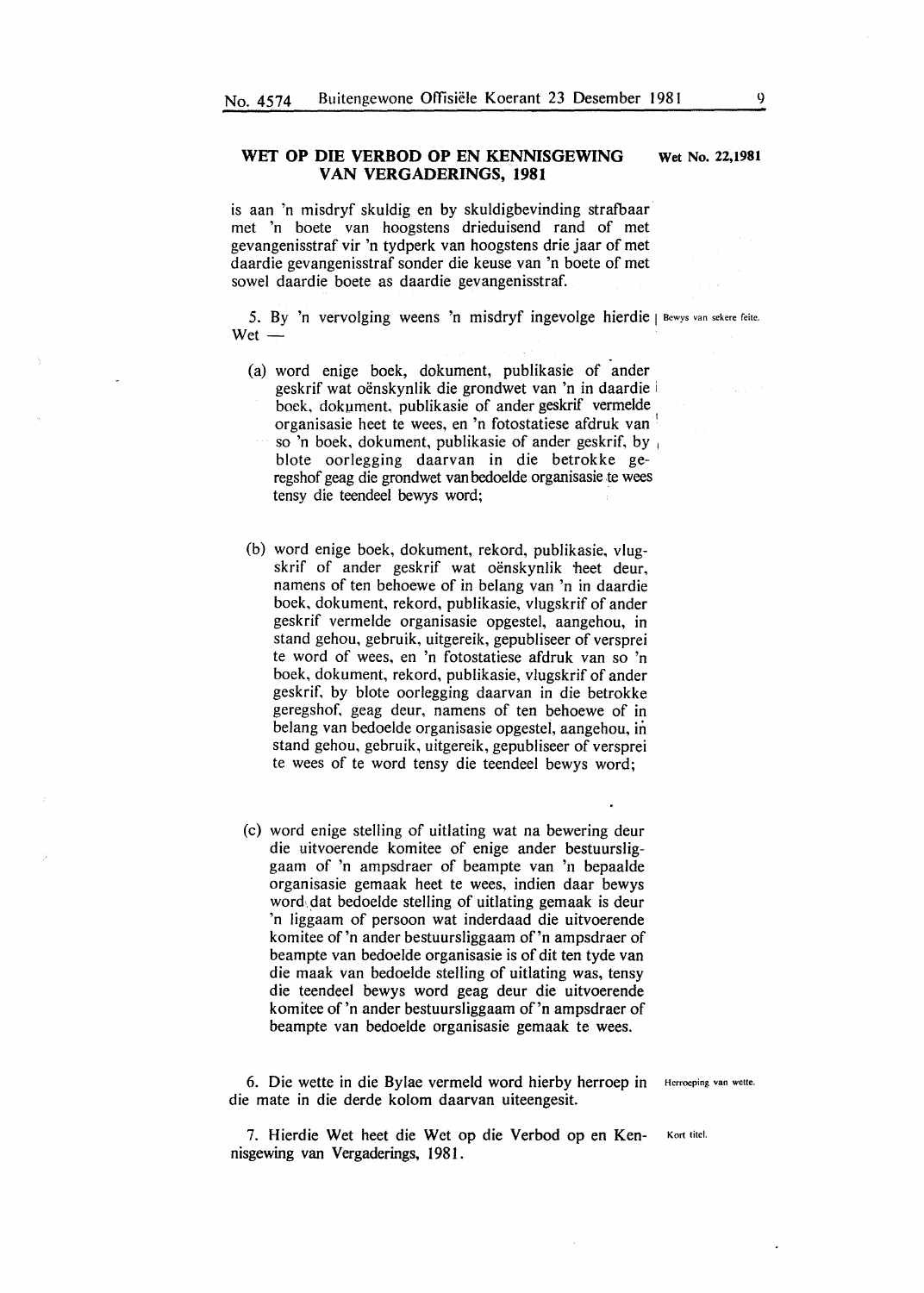$\sim$ 

#### **Act No. 22,1981 PROHIBITION AND NOTIFICATION OF MEETINGS ACT, 1982**

| No. and year<br>of law         | Short title and the state of the state of the state of the state of the state of the state of the state of the<br>おうかい トランフィッシュ しゅういっけんけん | Extent of<br>repeal |
|--------------------------------|-------------------------------------------------------------------------------------------------------------------------------------------|---------------------|
| Proclamation<br>AG. 9 of 1977  | Security Districts<br>Proclamation, 1977                                                                                                  | section 5           |
| Proclamation<br>AG. 27 of 1979 | Second Security Districts<br>Amendment Proclamation.<br>1979                                                                              | section 1           |
| Proclamation<br>AG. 59 of 1980 | Second Security Districts<br>Amendment Proclamation,<br>1980.<br>$\sim$ $\sim$                                                            | The whole           |

**Schedule** 

 $\label{eq:2.1} \begin{split} \mathcal{H}_{\alpha\beta}(\mathbf{r},\mathbf{r},\mathbf{r},\mathbf{r},\mathbf{r},\mathbf{r},\mathbf{r},\mathbf{r},\mathbf{r},\mathbf{r},\mathbf{r},\mathbf{r},\mathbf{r},\mathbf{r},\mathbf{r},\mathbf{r},\mathbf{r},\mathbf{r},\mathbf{r},\mathbf{r},\mathbf{r},\mathbf{r},\mathbf{r},\mathbf{r},\mathbf{r},\mathbf{r},\mathbf{r},\mathbf{r},\mathbf{r},\mathbf{r},\mathbf{r},\mathbf{r},\mathbf$ 

 $\label{eq:2.1} \frac{d\mu}{d\mu} = \frac{1}{2} \left[ \frac{d\mu}{d\mu} \left( \frac{d\mu}{d\mu} \right) \frac{d\mu}{d\mu} \right] \frac{d\mu}{d\mu} \left( \frac{d\mu}{d\mu} \right) \frac{d\mu}{d\mu} \left( \frac{d\mu}{d\mu} \right) \frac{d\mu}{d\mu} \left( \frac{d\mu}{d\mu} \right) \frac{d\mu}{d\mu} \left( \frac{d\mu}{d\mu} \right) \frac{d\mu}{d\mu} \left( \frac{d\mu}{d\mu} \right) \frac{d\mu}{$  $\sim$